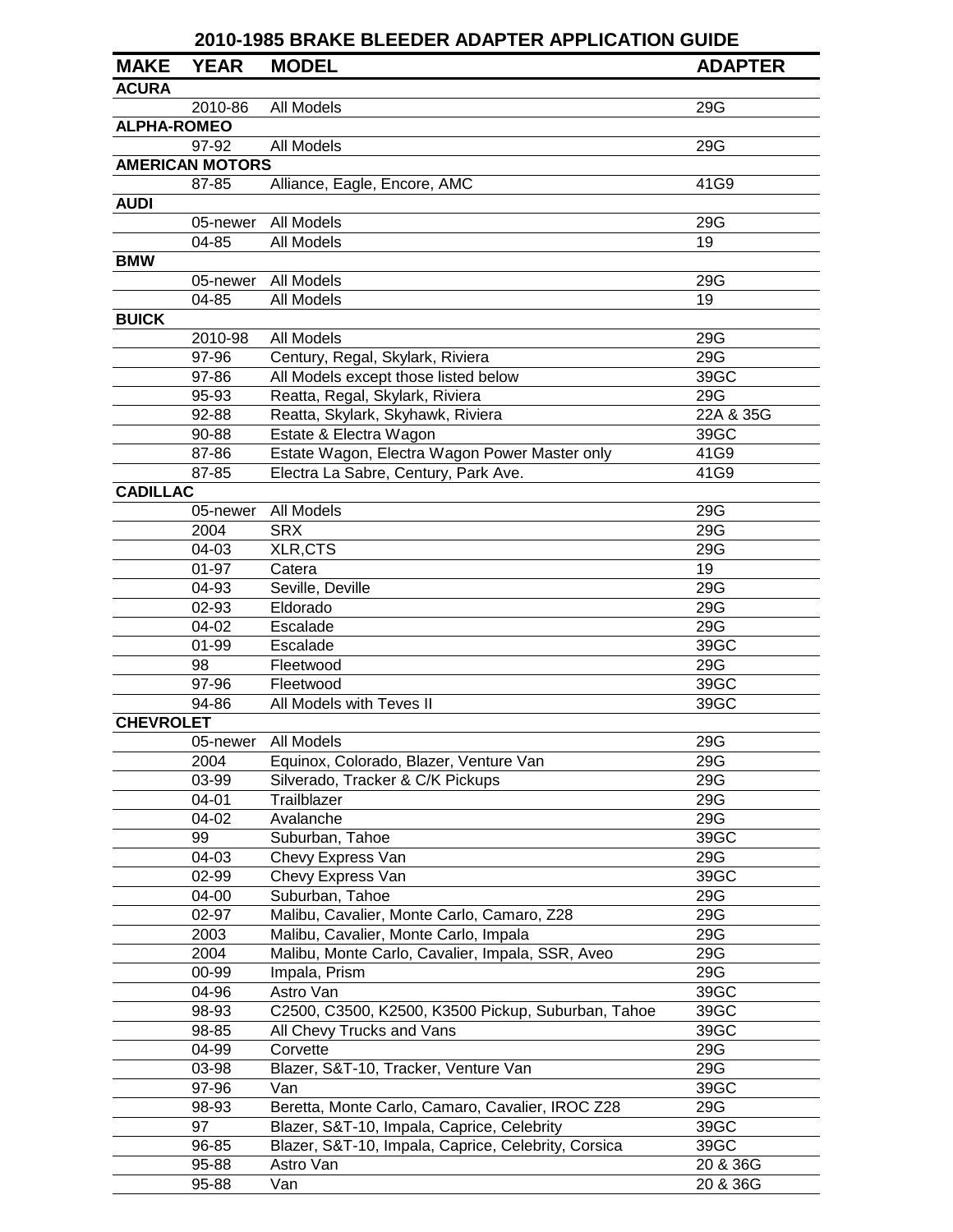|                 | <b>2010-1985 BRAKE BLEEDER ADAPTER APPLICATION GUIDE</b> |                                                 |                |  |
|-----------------|----------------------------------------------------------|-------------------------------------------------|----------------|--|
| <b>MAKE</b>     | <b>YEAR</b>                                              | <b>MODEL</b>                                    | <b>ADAPTER</b> |  |
|                 | 99-88                                                    | Lumina                                          | 29G            |  |
|                 | 92-87                                                    | Beretta, Corsica                                | 22A & 35G      |  |
|                 | 92-85                                                    | C2500, C3500, K2500, K3500 Pickup & R&V         | 39GC or 41G9   |  |
|                 | 92-85                                                    | Cavalier                                        | 22A & 35G      |  |
|                 | 87-85                                                    | Suburban                                        | 41G9           |  |
| <b>DAEWOO</b>   |                                                          |                                                 |                |  |
|                 | 02-99                                                    | All Models                                      | 29G            |  |
| <b>CHRYSLER</b> |                                                          |                                                 |                |  |
|                 | 05-newer                                                 | All Models                                      | 29G            |  |
|                 | 2004                                                     | Crossfire, Pacifica                             | 29G            |  |
|                 | 04-01                                                    | Liberty, PT Cruiser                             | 29G            |  |
|                 | 04-99                                                    | 300M                                            | 29G            |  |
|                 | 04-94                                                    | Jeep Cherokee & Grand Cherokee, Wrangler        | 29G            |  |
|                 | 02-94                                                    | Concorde                                        | 29G            |  |
|                 | 00-93                                                    | Concorde, Cyrus, LHS                            | 29G            |  |
|                 | 98-93                                                    | Jeep Summit, Talon & Vision                     | 29G            |  |
|                 | 98                                                       | $JX-1$                                          | 29G            |  |
|                 | 04-98                                                    | Sebring                                         | 45G9           |  |
|                 | 97                                                       | Sebring                                         | 29G            |  |
|                 | 95-85                                                    | All except those listed below                   | 20 & 47G       |  |
|                 | 93                                                       | Jeep Cherokee & Grand Cherokee                  | 20 & 47G       |  |
|                 | 92-85                                                    | Jeep (except Eagle)                             | 41G9           |  |
|                 | 92-85                                                    | Jeep Eagle Summit, Talon, Premier & Vision      | 45G9           |  |
| <b>DODGE</b>    |                                                          |                                                 |                |  |
|                 | 05-newer                                                 | All Models                                      | 29G            |  |
|                 | 04-96                                                    | Dakota pickup                                   | 29G            |  |
|                 | 04-96                                                    | Mini Vans (remove filler tube from reservoir)   | 29G            |  |
|                 | 04-93                                                    | All passenger                                   | 29G            |  |
|                 | 04-98                                                    | All other pickups & Full Size Vans              | 29G            |  |
|                 | 97-85                                                    | All other pickups & Full Size Vans              | 41G9           |  |
|                 | 95-85                                                    | Dakota pickup, Ram 50, Mini Vans                | 20 & 47G       |  |
|                 | 92-85                                                    | All passenger                                   | 20 & 35G       |  |
| <b>FORD</b>     |                                                          |                                                 |                |  |
|                 |                                                          | 05-newer All Models                             | 29G            |  |
|                 | 2004                                                     | Freestar, Mustang, Taurus                       | 26G or 29G     |  |
|                 | 04-96                                                    | Expedition                                      | 26G or 29G     |  |
|                 | 04-01                                                    | Escape                                          | 26G or 29G     |  |
|                 | 04-00                                                    | Excursion, Focus                                | 26G or 29G     |  |
|                 | 04-94                                                    | Crown Victoria                                  | 26G or 29G     |  |
|                 | 04-02                                                    | ZX2, Thunderbird                                | 26G or 29G     |  |
|                 | 03-85                                                    | Aerostar, Escort, Taurus                        | 26G or 29G     |  |
|                 | 03-94                                                    | Mustang, Windstar                               | 26G or 29G     |  |
|                 | 03-93                                                    | Explorer, All Pick-ups, Bronco & Full Size Vans | 26G or 29G     |  |
|                 | 00-85                                                    | Contour, Festiva, Probe                         | 26G or 29G     |  |
|                 | 98-85                                                    | Tempo, Thunderbird (Non ABS)                    | 26G or 29G     |  |
|                 | 93-89                                                    | Crown Victoria                                  | 42G            |  |
|                 | 93-87                                                    | Mustang, Saleen                                 | 41G9           |  |
|                 | 92-91                                                    | All Pickups, Vans and Bronco                    | 42G            |  |
|                 | 90-85                                                    | Bronco, Bronco II                               | 41G9           |  |
| <b>GEO</b>      | 05-newer                                                 | All Models                                      | 29G            |  |
|                 | 98-89                                                    | All Models                                      | 29G or 45G9    |  |
| <b>GMC</b>      |                                                          |                                                 |                |  |
|                 | 05-newer                                                 | All Models                                      | 29G            |  |
|                 | 2004                                                     | Sierra, Yukon, Canyon, Envoy                    |                |  |
|                 | 99                                                       | Savana Van, Yukon, Suburban                     | 39GC           |  |
|                 | 03-00                                                    | Yukon, Suburban, Denali                         | 29G            |  |
|                 | 04-03                                                    | Savana Van                                      | 29G            |  |
|                 |                                                          |                                                 |                |  |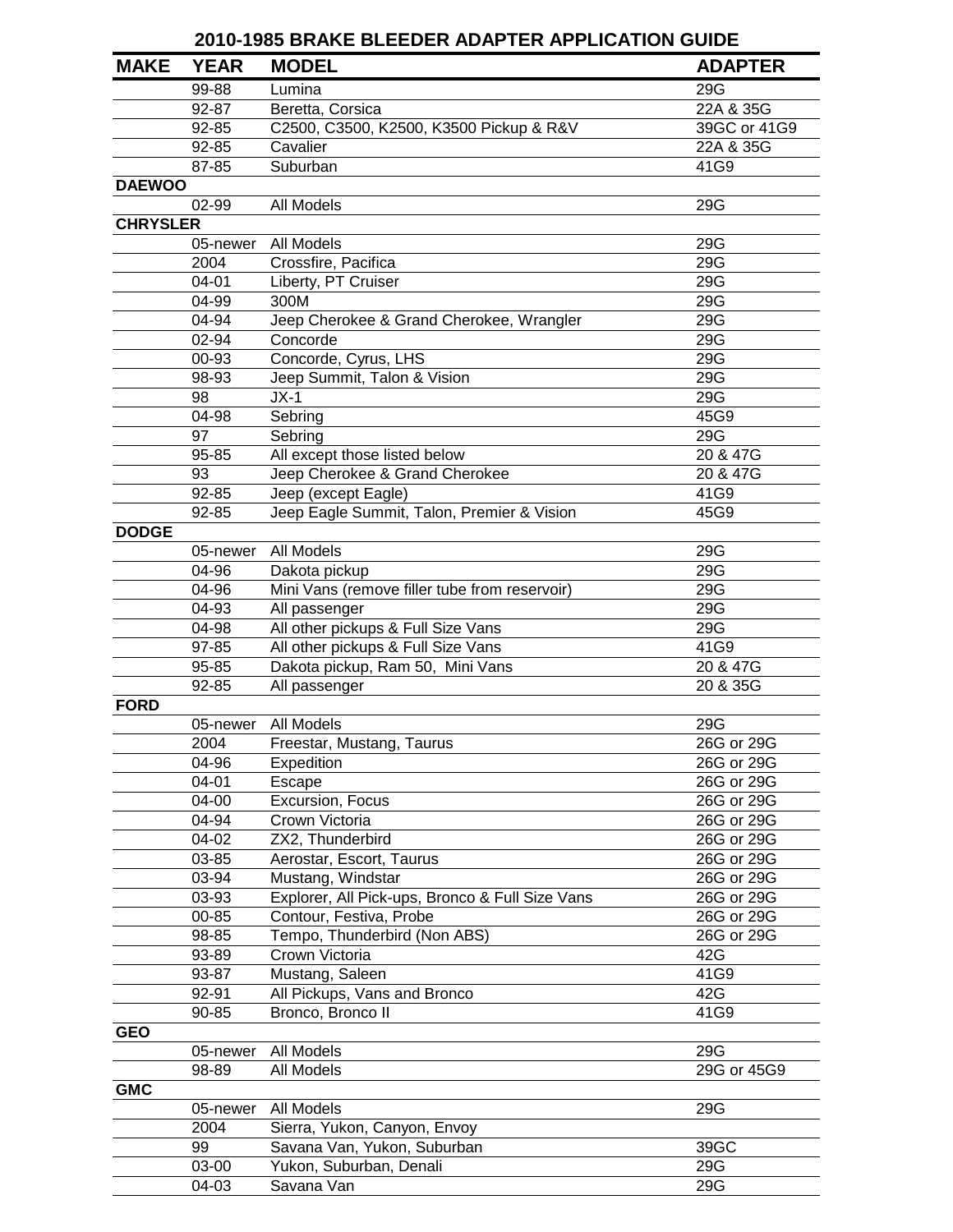|                      |             | <b>2010-1985 BRAKE BLEEDER ADAPTER APPLICATION GUIDE</b> |                |
|----------------------|-------------|----------------------------------------------------------|----------------|
| <b>MAKE</b>          | <b>YEAR</b> | <b>MODEL</b>                                             | <b>ADAPTER</b> |
|                      | $02 - 00$   | Savana Van                                               | 39GC           |
|                      | 04-96       | Safari Van                                               | 39GC           |
|                      | 98-85       | Pickup, Vans, Yukon, Suburban                            | 39GC           |
|                      | 03-98       | Jimmy, Sonoma, Sierra Pickup, Envoy                      | 29G            |
|                      | 95-85       | Safari Van                                               | 20 & 36G       |
| <b>HONDA</b>         |             |                                                          |                |
|                      |             | 05-newer All Models                                      | 29G            |
|                      | 04-94       | All Models                                               | 45G9           |
|                      | 93-85       | All Models                                               | 29G or 45G9    |
| <b>HUMMER</b>        |             |                                                          |                |
|                      |             | 05-newer All Models                                      | 29G            |
|                      | 04-03       | All Models                                               | 29G            |
| <b>HYUNDAI</b>       |             |                                                          |                |
|                      | 05-newer    | All Models                                               | 29G            |
|                      | 04-86       | All Models                                               | 29G            |
| <b>INFINITI</b>      |             |                                                          |                |
|                      | 05-newer    | All Models                                               | 29G            |
|                      | 04-93       | All Models                                               | 29G            |
| <b>ISUZU</b>         |             |                                                          |                |
|                      | 05-newer    | All Models                                               | 29G            |
|                      | 04-93       | All Models                                               | 29G            |
|                      | 97          | Hombre Pickup                                            | 39GC           |
| <b>INTERNATIONAL</b> |             |                                                          |                |
|                      | 05-newer    | All Models                                               | 29G            |
|                      | 93-86       | All Models                                               | 22A & 35G      |
| <b>KIA</b>           |             |                                                          |                |
|                      | 05-newer    | All Models                                               | 29G            |
|                      | 04-94       | All Models                                               | 29G            |
| <b>LEXUS</b>         |             |                                                          |                |
|                      | 05-newer    | All Models                                               | 29G            |
|                      | 04-88       | All Models                                               | 29G            |
| <b>LINCOLN</b>       |             |                                                          |                |
|                      | 05-newer    | All Models                                               | 29G            |
|                      | 04-88       | All Models                                               | 26G            |
|                      | 87-85       | Continental - Mark VII Town (Non ABS)                    | 41G9 or 42G    |
| <b>MAZDA</b>         |             |                                                          |                |
|                      | 05-newer    | All Models                                               | 29G            |
|                      | 04-03       | All Models                                               | 29G            |
|                      | 02-88       | All Models                                               | 29G            |
|                      | 87-85       | All Models                                               | 29G            |
| <b>MERCEDES BENZ</b> |             |                                                          |                |
|                      | 05-newer    | All Models                                               | 29G            |
|                      | 04-85       | All Models                                               | 19             |
| <b>MERCURY</b>       |             |                                                          |                |
|                      | 05-newer    | All Models                                               | 29G            |
|                      | 2004        | Grand Marquis, Marauder, Sable, Monterey                 | 29G or 26G     |
|                      | 03-98       | Mountaineer                                              | 29G or 26G     |
|                      | 2003        | Grand Marquis, Marauder, Sable                           | 29G or 26G     |
|                      | 02-94       | Grand Marquis, Cougar, Sable, Villager                   | 29G or 26G     |
|                      | 00-94       | Mystique                                                 | 29G or 26G     |
|                      | 99-94       | Tracer                                                   | 29G or 26G     |
|                      | 93-89       | <b>Colony Park-Grand Marquis</b>                         | 42G            |
|                      | 93-89       |                                                          | 29G            |
|                      |             | Cougar                                                   |                |
|                      | 93-85       | Sable, Topaz, Capri-Lynx, Villager                       | 29G or 26G     |
|                      | 88-87       | Cougar (Non ABS)                                         | 41G9           |
|                      | 87-85       | <b>Grand Marquis-Colony Park</b>                         | 41G9           |
|                      | 86-85       | Cougar                                                   | 29G            |